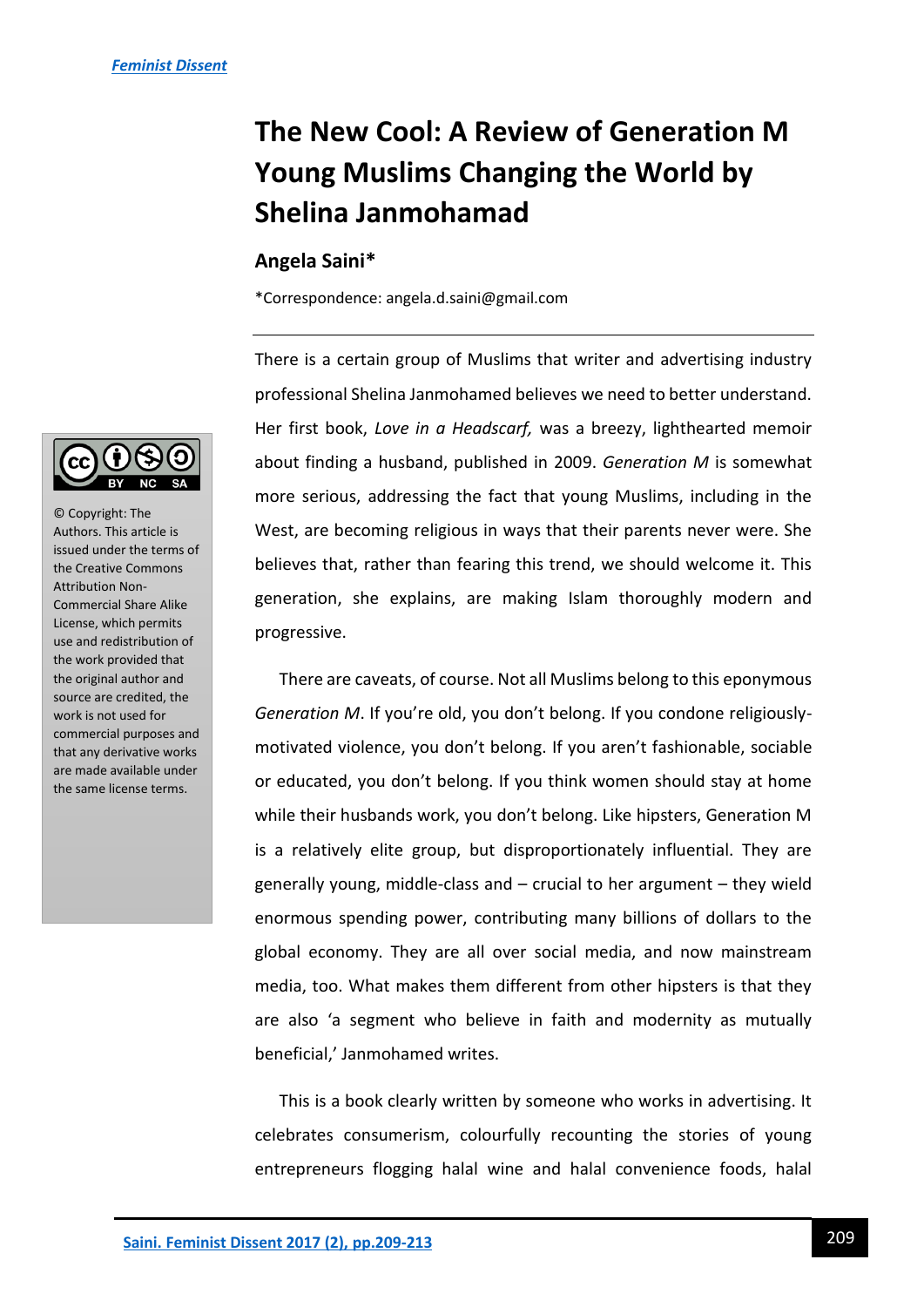makeup, halal toothpaste, breathable nail polish that makes ablutions easier, stylish hijabs and abayas, sharia banking services, beef bacon, Muslim Barbie dolls, Islamic pop music, Islamic alternatives to Christmas presents – indeed anything that can be transformed into something religiously acceptable (begging one to wonder just how Muslims have managed until now). 'Generation M love brands,' she exclaims. By creating an enormous parallel economy of halal products, she argues that *Generation M* is making it possible for people to replicate a modern lifestyle without breaking the rules.

And the rules are key. Janmohamed makes Generation M sound like an exclusive club. But let's not forget that this isn't a club that anyone can join. It's for Muslims only. And for a certain type of Muslim at that. *Generation M*, although it professes to be an honest account of the members of this club, reads overall more like a rule book for a 'good' young Muslim. And these rules are where the problems lie.

Millions of young, educated Muslim women in liberal societies, belonging to *Generation M*, have chosen to dive deeper into their faith than their parents did. They have adopted veils – some even niqabs – when their mothers never wore them. They pray five times a day, adhere to shariah law, some refuse to vote, and they have chosen to bring their faith firmly into their public lives. This trend has been spurred by the creeping spread of puritanism within Islam, often Saudi-led, and by the politicisation of the faith by a wide range of movements. The particular generation that Janmohamed describes marks itself apart in trying to reconcile the cosmopolitan and often western lifestyles they want with a new (or at least new to them) strict religious doctrine that demands they be modest, devout and unwaveringly committed to God and the Ummah.

This struggle to have the best of both worlds is the reason we today see hijabi women in big-budget fashion campaigns and recently even in an issue of *Playboy* magazine. Generation M women want to be fashionable, but must 'always remember the guiding faith principles in the way that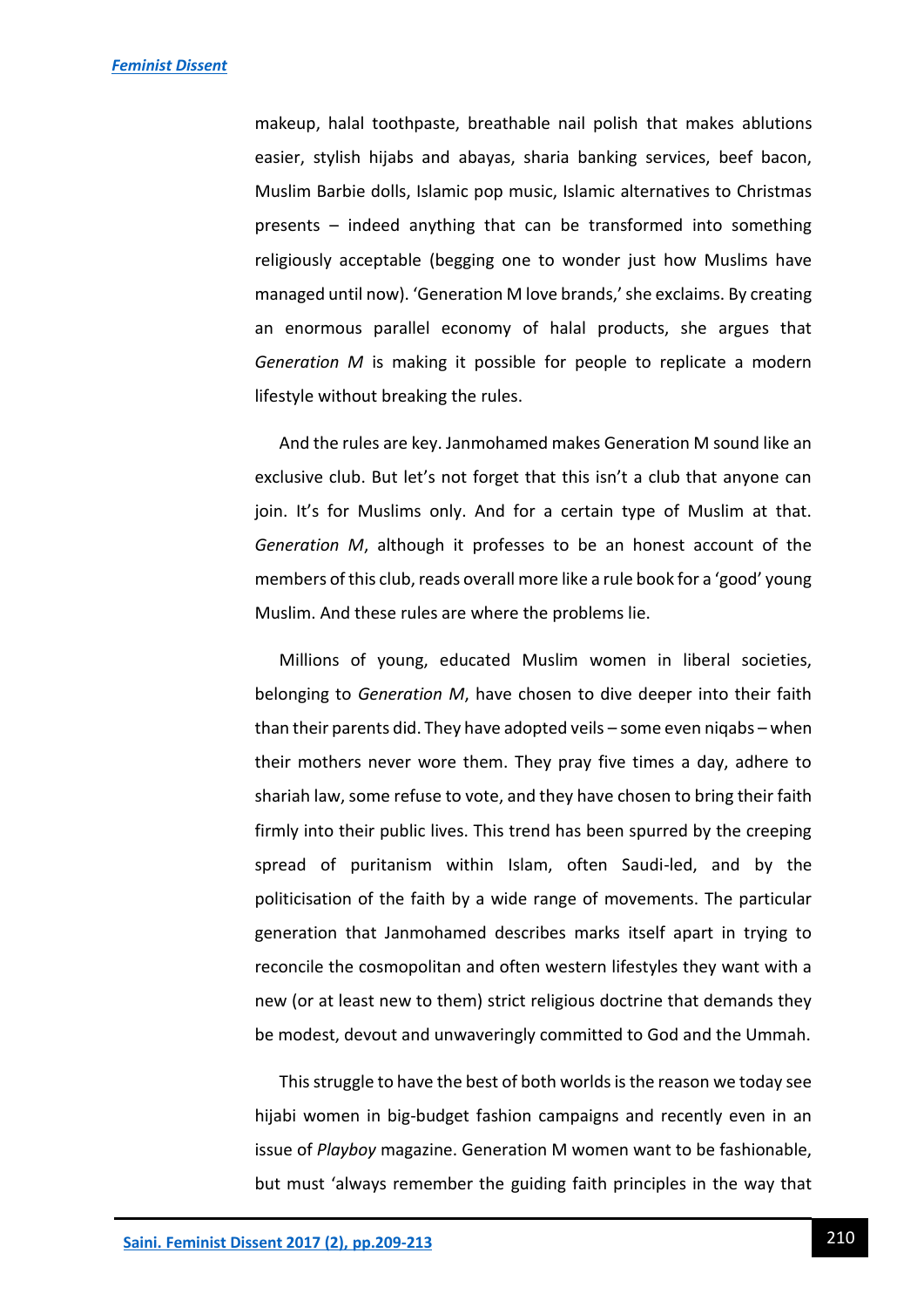they express themselves,' says Janmohamed, like a tutting aunt. On the one hand, some may want to be pop stars, but on the other hand they may find themselves held back by the Islamic concept of 'awrah', which states that a woman's singing voice should not be heard in public. Apparent paradoxes like these crop up so many times in the book that being a member of this exclusive club starts sounding like a lot of hard work. One chapter even ends with her cheerfully quoting one her interviewees: 'Muslims put the fun back into fundamentalism.'

Just how religious fundamentalism can meet the rights, needs and desires of modern women is territory Janmohamed navigates like a ship's captain steering around icebergs. Although she states (only once) that Generation M is just fine with women not wearing hijabs, both the book cover and its content make abundantly clear that veiling is a major part of being a 'proper' Muslim woman. She describes in positive terms a Muslim beauty pageant in Indonesia in which contestants are judged on their piety and must all wear veils. Never does she mention protests against female veiling in countries that demand it. Nor does she explore the regressive impacts that shariah courts have had on so many women's lives, and their resistance to them.

It's difficult to get a handle on just what role feminism plays for this particular generation. She is insistent that Generation M are feminists like herself, but she also rejects mainstream feminism. 'Generation M women believe in the right to equal participation, equal respect and a full role in society, but increasingly demands this on their own terms as Muslims rather than accepting the goals of feminism rooted in the Western tradition,' she writes. What these 'own terms' are isn't made entirely clear, but it does seem to mean that when feminism conflicts with religious rules, then she doesn't want it.

The problem with Janmohamed's characterisation of Generation M is that it risks pushing her own narrow image of young, middle-class Muslim women as the default. This mainstreaming of Muslim women as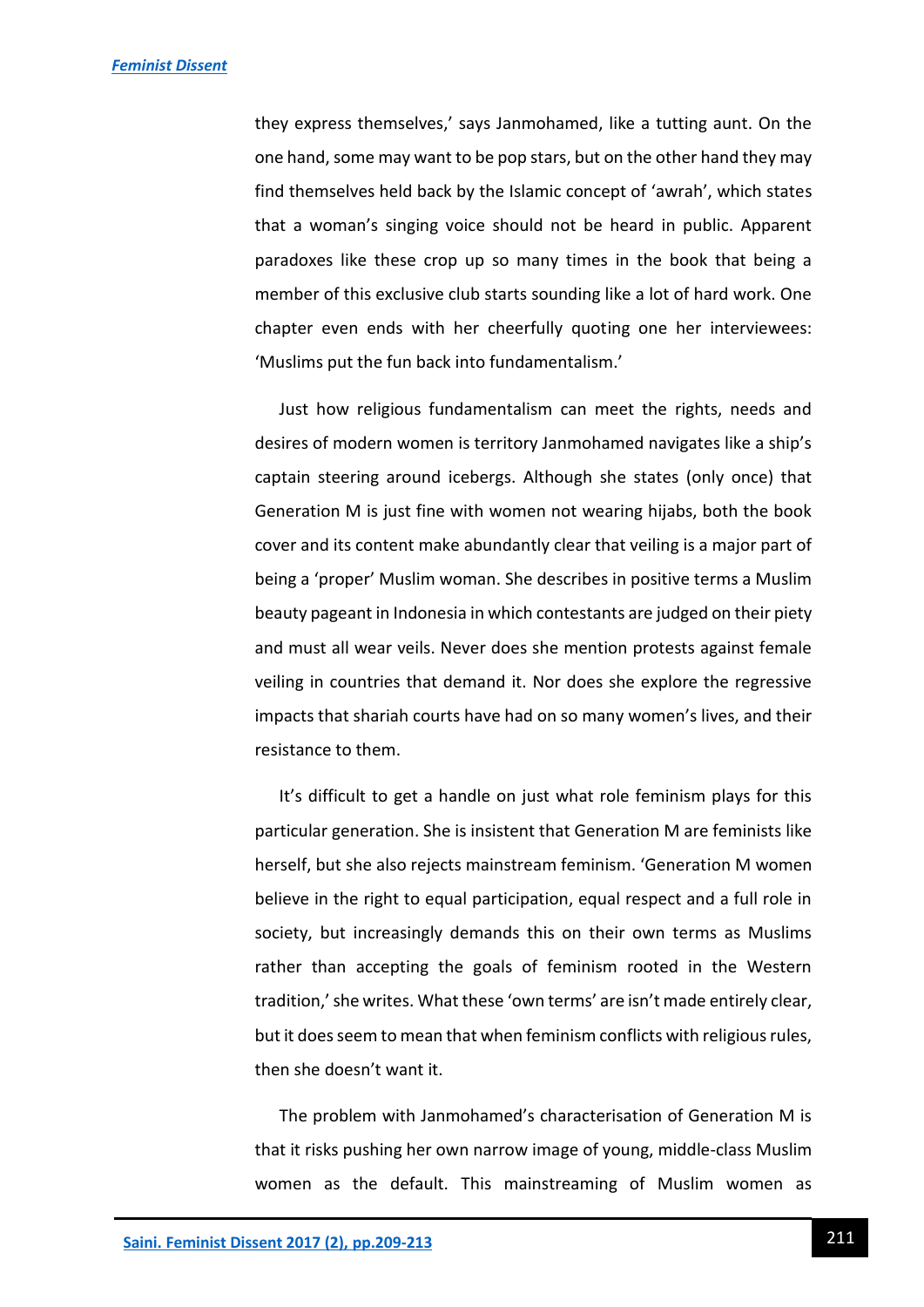headscarf-wearing and opposing 'Western' feminism betrays the countless women who don't fit inside this box. At the same time, though, in trying to forge a new Muslim identity, it's clear that the women who belong to Generation M are spotting avenues for changing the more conservative and patriarchal institutions of old. They insist on being heard, on having spaces in mosques, and on equality in the home and workplace. It's conceivable that, in asserting themselves and their identity, they may well change their religion from within. The question the book also raises for secular feminists is whether women like the author, who put their religion before their feminism but still identify as feminists, can be included in the wider movement without feeling alienated by it.

But if a middle ground exists, which both secular feminists and conservatively religious feminists can occupy, it's clear that Janmohamed has not yet found it. By ignoring the women within Muslim societies that so powerfully and actively resist the expectation to cover up and conform to religious diktats, she lets them down. Does her Generation M include women in Saudi Arabia who want to be allowed to drive, work and not be chaperoned at all times by a male guardian? What is it doing to support the young girls being forced to wear headscarves by their fathers? What is it doing to support the women whose lives have been damaged by patriarchal shariah courts in Britain? These are the complexities that she conveniently skips over in her glossy descriptions of what she believes young modern Muslims want. This book is a remarkable read, not only for what it says but also for what it leaves out. It is a sanitised version of reality. One in which cool people are happily sipping on their halal wine, cosy in the belief that they are good Muslims, and wouldn't the world be a better place if all Muslims were like them.

The reason *Generation M* is important is because it will serve as a manual to many young Muslim women, nudging them to believe that this is how they should behave, dress and live. If Janmohamed doesn't have a deeper agenda, perhaps she is simply naïve. If she does have an agenda,